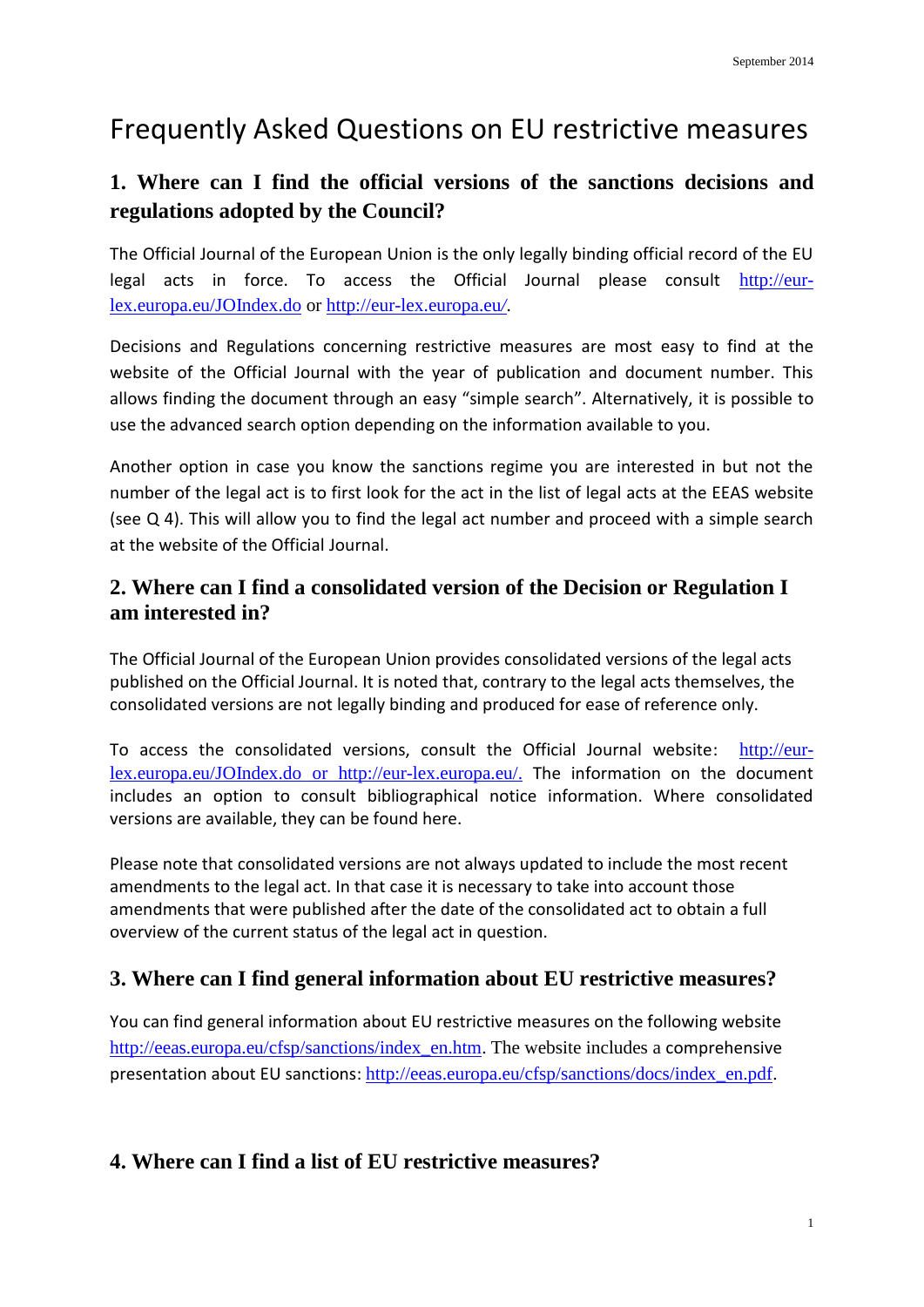For a compiled list of restrictive measures in force, please consult [http://eeas.europa.eu/cfsp/sanctions/docs/measures\\_en.pdf](http://eeas.europa.eu/cfsp/sanctions/docs/measures_en.pdf) where you will find a list of restrictive measures in force, sorted by country. This list is regularly updated to reflect amendments to the legal acts.

However, it is noted that the above document is only produced for ease of reference. The Official Journal of the European Union is the only legally binding official record of the EU restrictive measures in force (see Q 1).

## **5. How can I find general guidance on the implementation of EU restrictive measures?**

For further guidance on the implementation of restrictive measures, please consult the Guidelines on implementation and evaluation of restrictive measures in the framework of the EU Common Foreign and Security Policy [\(http://register.consilium.europa.eu/pdf/en/12/st11/st11205.en12.pdf\)](http://register.consilium.europa.eu/pdf/en/12/st11/st11205.en12.pdf), or the EU Best Practices for the effective implementation of restrictive measures [\(http://register.consilium.europa.eu/pdf/en/08/st08/st08666-re01.en08.pdf\)](http://register.consilium.europa.eu/pdf/en/08/st08/st08666-re01.en08.pdf).

See also the new elements on the notions of ownership and control and the making available of funds or economic resources

[\(http://register.consilium.europa.eu/pdf/en/13/st09/st09068.en13.pdf\)](http://register.consilium.europa.eu/pdf/en/13/st09/st09068.en13.pdf).

You may also find additional information on the website of the competent authority of your country, as identified on the websites listed in the Regulations on EU restrictive measures (see Q.9).

# **6. Where can I get a list of persons and entities which are subject to financial restrictive measures such as asset freeze?**

The consolidated list of persons, groups and entities subject to EU financial sanctions can be downloaded here: [http://eeas.europa.eu/cfsp/sanctions/consol-list\\_en.htm.](http://eeas.europa.eu/cfsp/sanctions/consol-list_en.htm) You will find a "Day-to-day use" notice via the following link:

[http://ec.europa.eu/external\\_relations/cfsp/sanctions/list/version4/global/help\\_online/help.htm](http://ec.europa.eu/external_relations/cfsp/sanctions/list/version4/global/help_online/help.html) [l](http://ec.europa.eu/external_relations/cfsp/sanctions/list/version4/global/help_online/help.html)

In case of doubt about a listed person, group or entity, please refer to the competent authority of your country, as identified on the websites listed in the relevant Regulations, which, if necessary, will contact the relevant EU institutions or services.

It is noted that various other information relevant to the legal acts pertaining to the sanctions can be found under the bibliographic notice in the Official Journal, including information regarding judgments by the European courts.

# **7. Can I get regular automatic updates on restrictive measures?**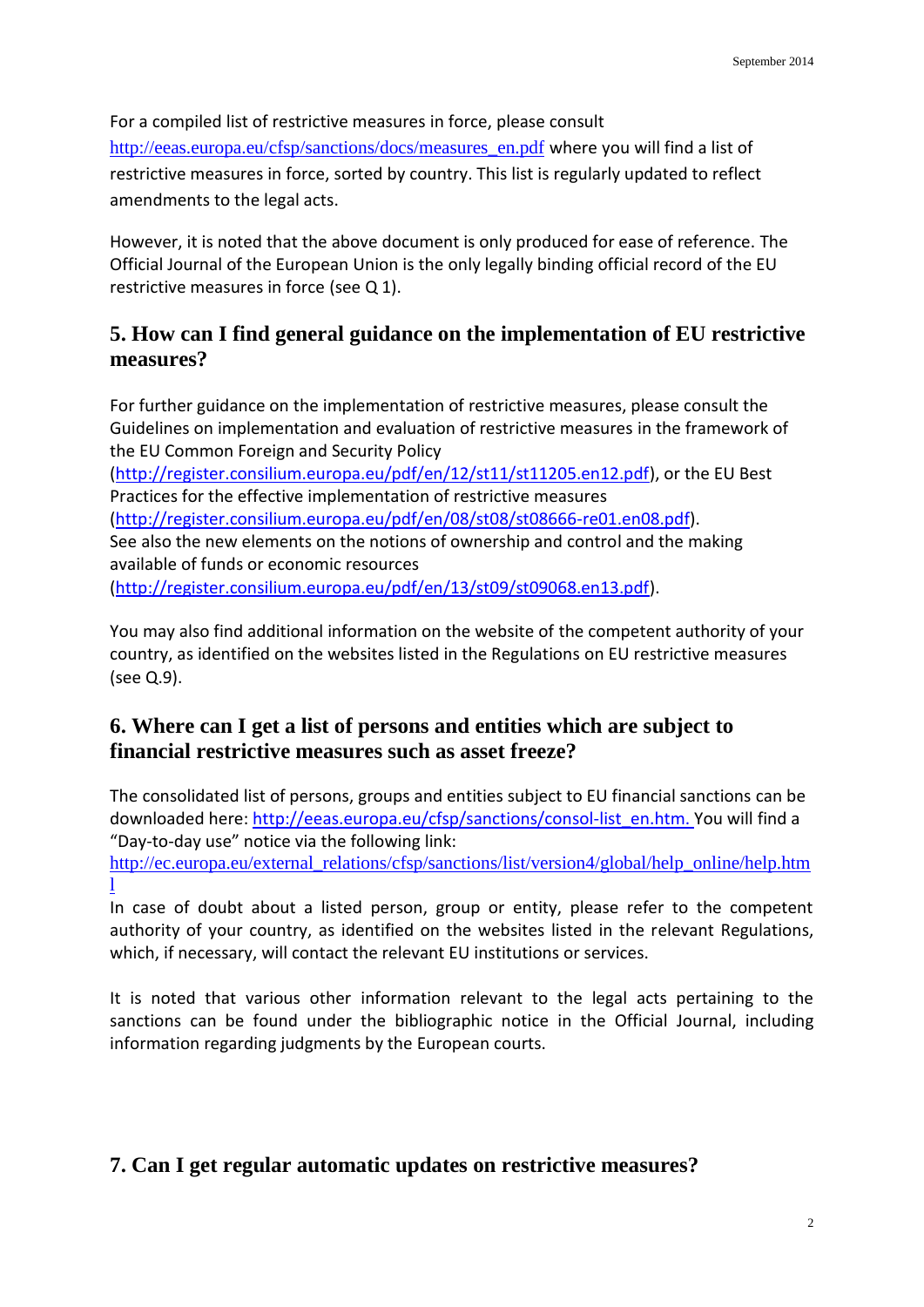You can subscribe to the RSS feeds on the EUR-Lex website: [http://eur](http://eur-lex.europa.eu/homepage.html)[lex.europa.eu/homepage.html.](http://eur-lex.europa.eu/homepage.html) Once you have signed in, (i) click "advanced search" and run a search, for example, of all the Regulations with the words "restrictive measures" in the title only; (ii) click "create in my RSS feeds" at the top of the search results, and (iii) click "save" to create the feed. For more information on how to set up a personalised RSS feed, please consult the Help pages: [http://new.eur-lex.europa.eu/content/help/my](http://new.eur-lex.europa.eu/content/help/my-eurlex/intro.html#help3)[eurlex/intro.html#help3.](http://new.eur-lex.europa.eu/content/help/my-eurlex/intro.html#help3)

There is however no possibility to receive such updates by e-mail.

## **8. Can I export / import [this product] from [this country]?**

First, you are invited to check if restrictive measures are in place in respect to the specific country (see Q.4).

If so, you are invited to check if the product is listed among the prohibited products in the annexes to the relevant Regulation. In case of doubts, the competent authority of the relevant Member State, as identified on the websites listed in the relevant Regulation can provide you with clarification whether the exports/imports of particular goods are authorised, or with an authorisation to export/import these goods, if this is allowed under the applicable legislation.

To obtain an authorisation to export/import a product subject to a specific authorisation requirement under restrictive measures, please contact the competent authority of the country you are operating from, as listed in the annexes to the relevant Regulations (see Q.9).

You should also check if the product falls within the scope of the arms embargo. For this purpose you are invited to consult the list of goods contained in the Common Military List. The Common Military List is updated on a yearly basis; the latest version is available here: [\(http://eurlex.europa.eu/LexUriServ/LexUriServ.do?uri=OJ:C:2013:090:0001:0037:EN:PDF\)](http://eurlex.europa.eu/LexUriServ/LexUriServ.do?uri=OJ:C:2013:090:0001:0037:EN:PDF).

You should also check if the product is listed on the dual use goods list. For this purpose you are invited to consult Regulation (EC) No 428/2009 on dual use items setting up a regime for control of exports of items that that have a dual (civil and military) use. The latest consolidated version of the regulation is available here: [http://eur-](http://eur-lex.europa.eu/LexUriServ/LexUriServ.do?uri=CONSLEG:2009R0428:20120615:EN:PDF)

[lex.europa.eu/LexUriServ/LexUriServ.do?uri=CONSLEG:2009R0428:20120615:EN:PDF.](http://eur-lex.europa.eu/LexUriServ/LexUriServ.do?uri=CONSLEG:2009R0428:20120615:EN:PDF)

You must also make sure that the persons, groups or entities you are trading with are not listed, or that your transaction would not benefit them directly or indirectly. For further information on indirect supply of funds or economic resources and notions of ownership and control please consult the following document [http://register.consilium.europa.eu/pdf/en/13/st09/st09068.en13.pdf.](http://register.consilium.europa.eu/pdf/en/13/st09/st09068.en13.pdf)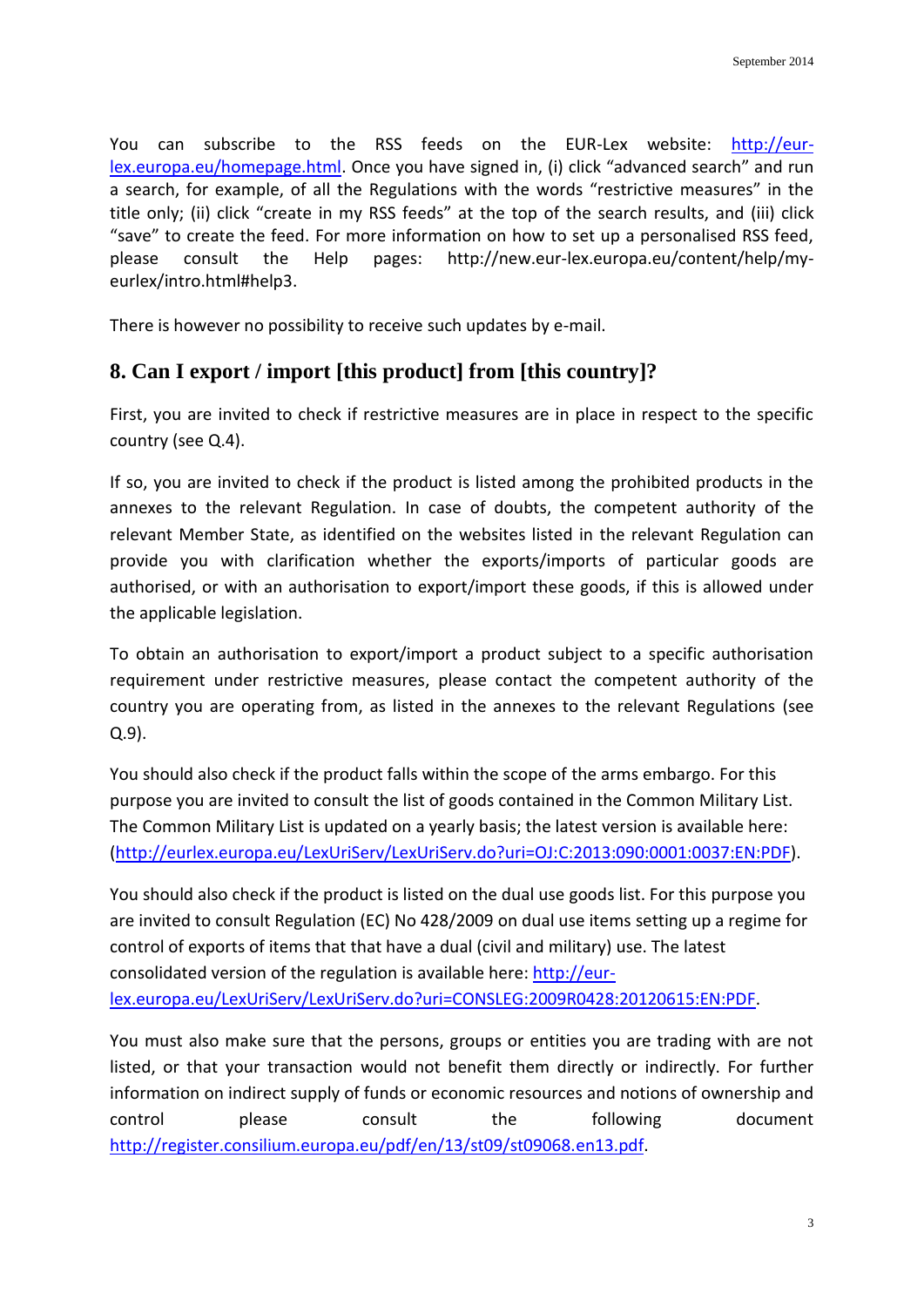You may also find additional information on the website of the competent authority of your country, as identified on the websites listed in the relevant Regulations (see Q.9).

## **9. How can I contact the competent authority of my country?**

The competent authorities of EU Member States are identified on the websites listed in the relevant Regulations on restrictive measures.

# **10. How can I contact the Commission services responsible for restrictive measures?**

You can contact the Commission services responsible for restrictive measures at the following e-mail address: [relex-sanctions@ec.europa.eu.](mailto:relex-sanctions@ec.europa.eu)

## **11. Can I trade with / receive money from / make funds or economic resources available to [this person / group / entity]?**

We invite you to check the consolidated lists of persons, groups and entities subject to EU financial sanctions: [http://eeas.europa.eu/cfsp/sanctions/consol-list\\_en.htm.](http://eeas.europa.eu/cfsp/sanctions/consol-list_en.htm) You will find a "Day-to-day use" notice in the following link:

[http://ec.europa.eu/external\\_relations/cfsp/sanctions/list/version4/global/help\\_online/help.htm](http://ec.europa.eu/external_relations/cfsp/sanctions/list/version4/global/help_online/help.html) [l](http://ec.europa.eu/external_relations/cfsp/sanctions/list/version4/global/help_online/help.html) . See also Q 6.

You must make sure that the persons, groups or entities you are trading with are not listed, or that your transaction would not benefit them directly or indirectly. For further information on indirect supply of funds or economic resources and notions of ownership and control please consult the following document: [http://register.consilium.europa.eu/pdf/en/13/st09/st09068.en13.pdf.](http://register.consilium.europa.eu/pdf/en/13/st09/st09068.en13.pdf)

In case of doubt about a listed person, group or entity, please refer to the competent authority of your country, as identified on the websites listed in the annexes to the relevant Regulations, which, if necessary, will contact the relevant EU institutions or services.

# **12. The General Court has annulled the listing of [this person / group / entity]. However, the name of [this person / group / entity] is still included in the consolidated list of persons, groups and entities subject to EU financial sanctions. Do the restrictive measures against [this person / group /entity] still apply?**

The annulment of the acts imposing restrictive measures against a person/group/entity does not take effect immediately after the judgment made by the General Court. The effects of any acts that have been annulled in the first instance by the General Court are maintained until expiry of the period for bringing an appeal (two months and ten days from notification of the judgment). During that period, the Council, or the Commission where appropriate, can remedy the infringements established by adopting, if appropriate, new restrictive measures with respect to the persons and entities concerned. Alternatively, the Council, or the